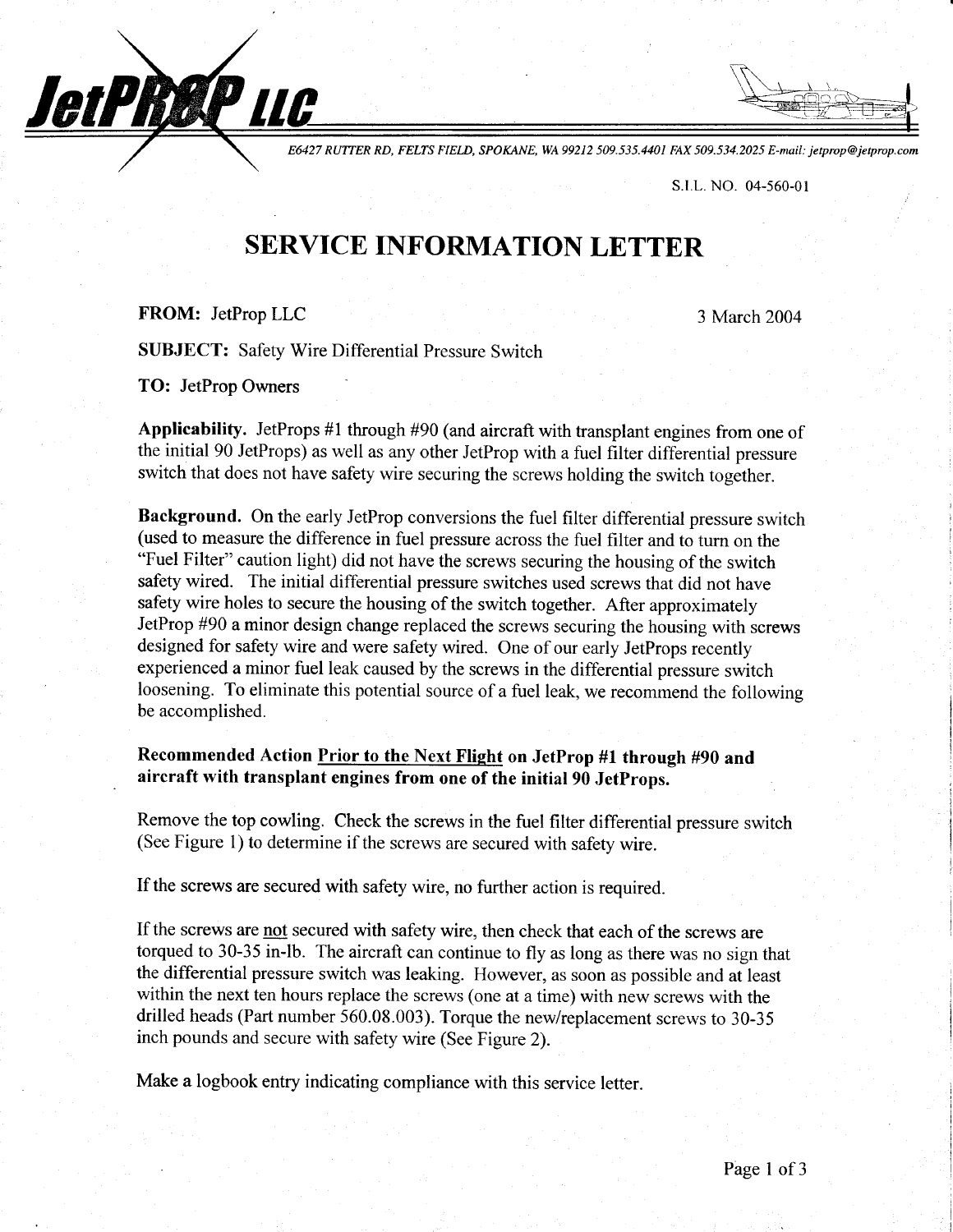

Figure 1. Differential Pressure Switch on Right Side of Engine



Figure 2. Differential Pressure Switch with Screws Safety Wired